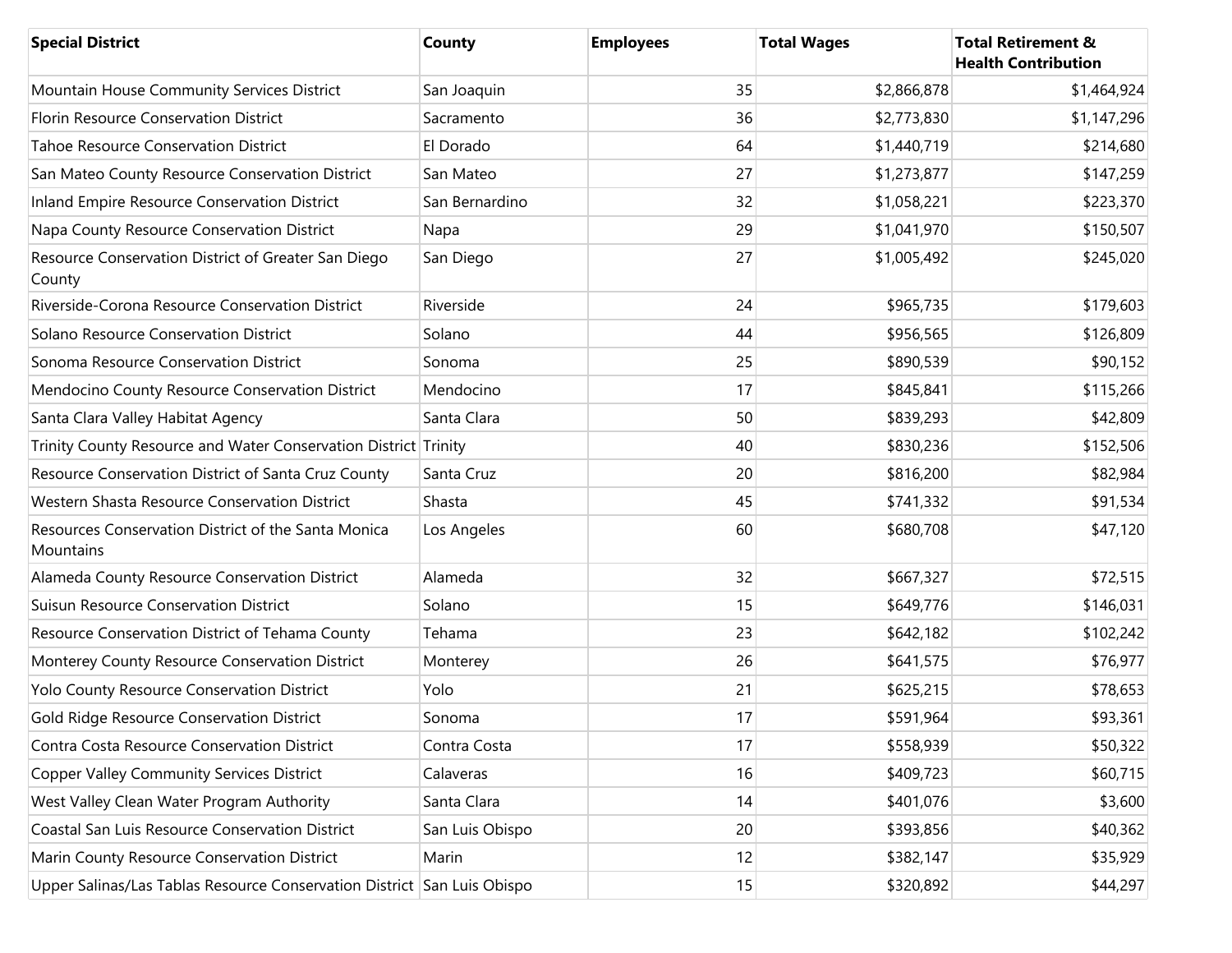| Ventura County Resource Conservation             | Ventura        | 14             | \$319,931 | \$43,288 |
|--------------------------------------------------|----------------|----------------|-----------|----------|
| Placer County Resource Conservation District     | Placer         | 18             | \$303,672 | \$77,312 |
| Salton Sea Authority                             | Riverside      | 9              | \$290,289 | \$56,235 |
| Mission Resource Conservation District           | San Diego      | 12             | \$261,058 | \$20,920 |
| Humboldt County Resource Conservation District   | Humboldt       | 17             | \$248,159 | \$13,198 |
| East Stanislaus Resource Conservation District   | Stanislaus     | 16             | \$220,105 | \$8,487  |
| Feather River Resource Conservation District     | Plumas         | 11             | \$204,593 | \$6,152  |
| Dixon Resource Conservation District             | Solano         | 9              | \$191,805 | \$19,524 |
| Shasta Valley Resource Conservation District     | Siskiyou       | 13             | \$184,994 | \$11,055 |
| Cachuma Conservation Release Board               | Santa Barbara  | 4              | \$166,154 | \$0      |
| Glenn County Resource Conservation District      | Glenn          | 10             | \$162,191 | \$0      |
| Sierra Resource Conservation District            | Fresno         | 16             | \$159,172 | \$0      |
| Coachella Valley Resource Conservation District  | Riverside      | 8              | \$155,583 | \$0      |
| Antelope Valley Resource Conservation District   | Los Angeles    | 9              | \$141,556 | \$23,244 |
| Siskiyou Resource Conservation District          | Siskiyou       | 11             | \$139,440 | \$5,060  |
| Honey Lake Valley Resource Conservation District | Lassen         | 9              | \$138,184 | \$0      |
| Mojave Desert Resource Conservation District     | San Bernardino | 12             | \$136,024 | \$5,747  |
| El Dorado County Resource Conservation District  | El Dorado      | 8              | \$135,079 | \$28,264 |
| South Sacramento Conservation Agency             | Sacramento     | 11             | \$132,694 | \$21,323 |
| Lake County Resource Conservation District       | Lake           | 11             | \$128,912 | \$0      |
| North West Kern Resource Conservation District   | Kern           | 10             | \$117,998 | \$0      |
| Cachuma Resource Conservation District           | Santa Barbara  | 9              | \$117,920 | \$14,852 |
| Nevada County Resource Conservation District     | Nevada         | 8              | \$117,438 | \$41,810 |
| Amador Resource Conservation District            | Amador         | $\overline{7}$ | \$116,786 | \$0      |
| Colusa County Resource Conservation District     | Colusa         | 10             | \$106,717 | \$3,381  |
| Guadalupe Coyote Resource Conservation District  | Santa Clara    | 6              | \$100,000 | \$29,075 |
| Fall River Resource Conservation District        | Shasta         | 13             | \$88,786  | \$0      |
| Loma Prieta Resource Conservation District       | Santa Clara    | 6              | \$86,850  | \$0      |
| Georgetown Divide Resource Conservation District | El Dorado      | 8              | \$81,876  | \$21,058 |
| Modoc Resource Conservation District             | Modoc          | 10             | \$75,082  | \$0      |
| Tuolumne County Resource Conservation District   | Tuolumne       | 6              | \$38,310  | \$0      |
| San Jacinto Basin Resource Conservation District | Riverside      | $\overline{7}$ | \$31,257  | \$0      |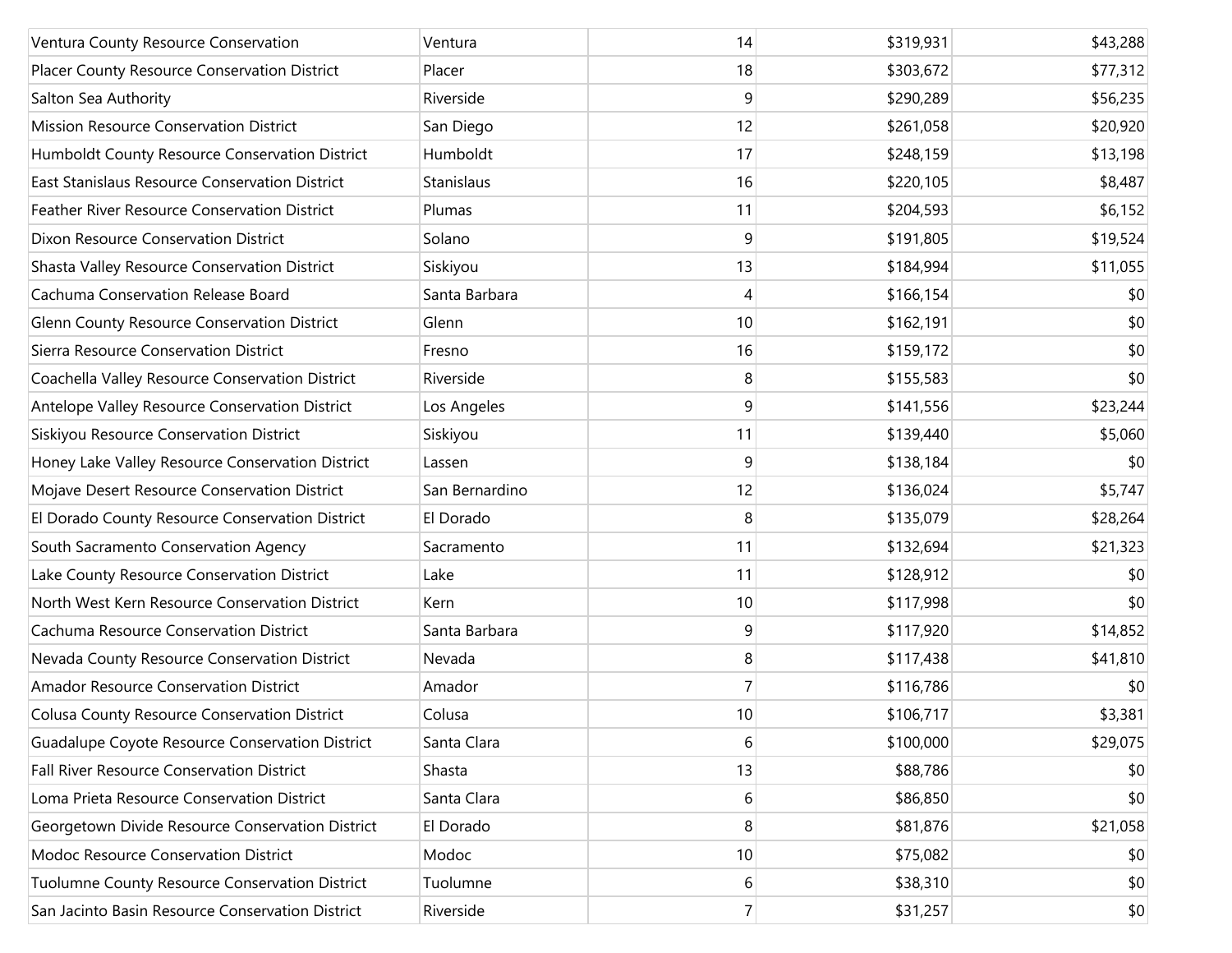| Pit Resource Conservation District                                         | Lassen         | 6  | \$30,000 | \$0 |
|----------------------------------------------------------------------------|----------------|----|----------|-----|
| Western Riverside County Regional Conservation<br>Authority                | Riverside      | 26 | \$21,800 | \$0 |
| Eastern Kern Resource Conservation District                                | Kern           | 8  | \$17,450 | \$0 |
| West Stanislaus Resource Conservation District                             | Stanislaus     | 7  | \$9,678  | \$0 |
| Coachella Valley Conservation Commission                                   | Riverside      | 18 | \$5,325  | \$0 |
| Chino Basin Water Bank Planning Authority                                  | San Bernardino | 4  | \$100    | \$0 |
| Amador County Groundwater Management Authority                             | Amador         | 3  | \$0      | \$0 |
| Arroyo Santa Rosa Valley Basin Groundwater<br><b>Sustainability Agency</b> | Ventura        | 5  | \$0      | \$0 |
| <b>Bard Resource Conservation District</b>                                 | Imperial       | 5  | \$0      | \$0 |
| Beach Erosion Authority For Clean Oceans and<br>Nourishment                | Ventura        | 10 | \$0      | \$0 |
| Bear Valley Basin Groundwater Sustainability Agency                        | San Bernardino | 4  | \$0      | \$0 |
| Bedford-Coldwater Groundwater Sustainability<br>Authority                  | Riverside      |    | \$0      | \$0 |
| <b>Butte County Resource Conservation District</b>                         | <b>Butte</b>   | 4  | \$0      | \$0 |
| California Stormwater Authority                                            | Fresno         | 3  | \$0      | \$0 |
| Coarsegold Resource Conservation District                                  | Madera         | 4  | \$0      | \$0 |
| Columbia Resource Conservation District                                    | Madera         | 6  | \$0      | \$0 |
| Colusa Groundwater Authority                                               | Colusa         | 22 | \$0      | \$0 |
| Conejo Valley Open Space Conservation Agency                               | Ventura        | 5  | \$0      | \$0 |
| Consumnes American Bear Yuba Joint Powers Authority                        | Nevada         | 4  | \$0      | \$0 |
| Cuyama Basin Groundwater Sustainability Agency                             | Santa Barbara  | 11 | \$0      | \$0 |
| Del Norte Resource Conservation District                                   | Del Norte      | 7  | \$0      | \$0 |
| East Contra Costa County Habitat Conservancy                               | Contra Costa   | 5  | \$0      | \$0 |
| East Kaweah Groundwater Sustainability Agency                              | Tulare         | 11 | \$0      | \$0 |
| East Merced Resource Conservation District                                 | Merced         | 5  | \$0      | \$0 |
| East Turlock Subbasin Groundwater Sustainability<br>Agency                 | Stanislaus     | 5  | \$0      | \$0 |
| Eastern Tule Groundwater Sustainability Agency                             | Tulare         | 16 | \$0      | \$0 |
| El Rico GSA                                                                | Kings          | 9  | \$0      | \$0 |
| Excelsior-Kings River Resource Conservation District                       | Kings          | 6  | \$0      | \$0 |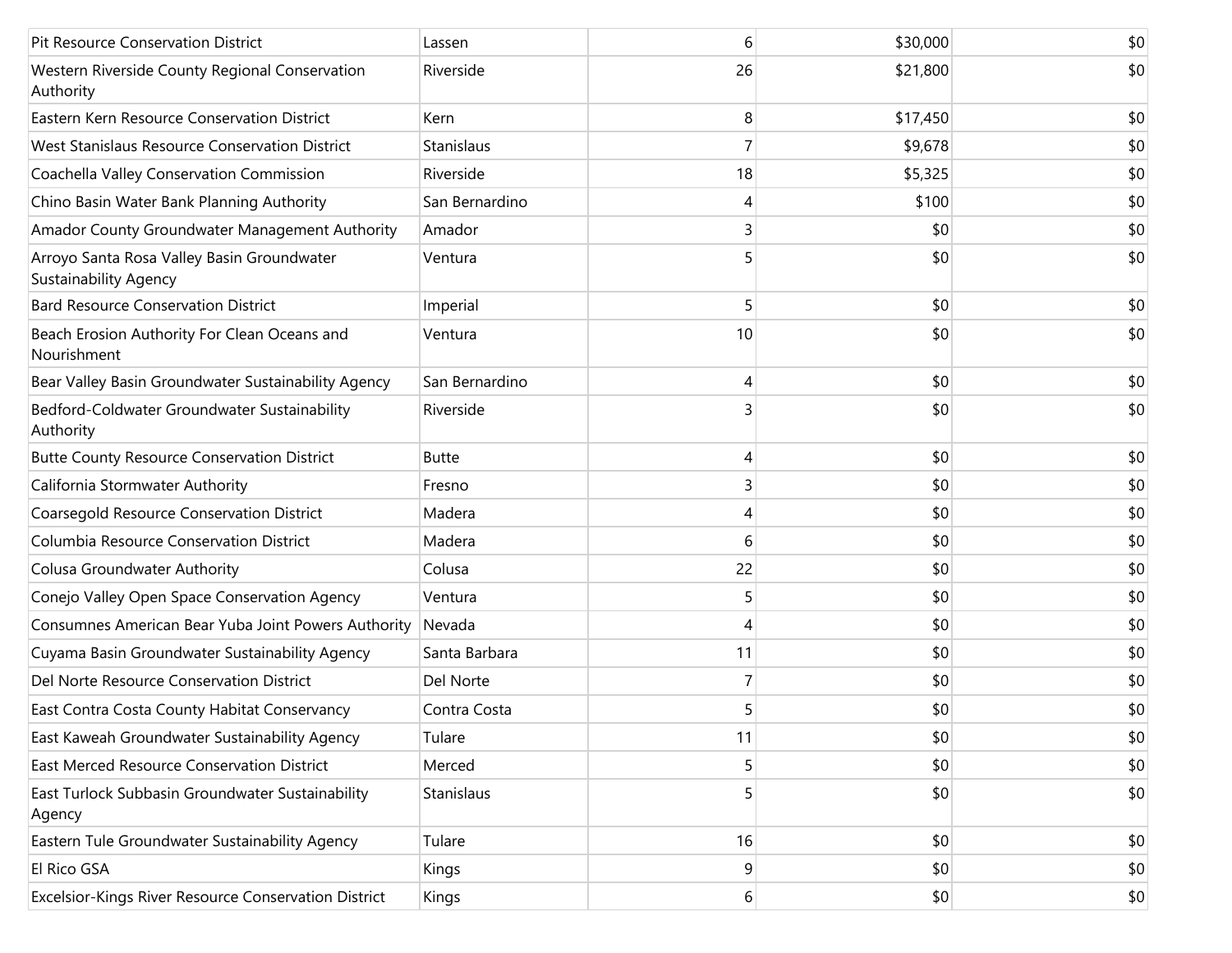| Glenn Groundwater Authority                                          | Glenn         | 21 | \$0 | \$0 |
|----------------------------------------------------------------------|---------------|----|-----|-----|
| <b>Grassland Resource Conservation District</b>                      | Merced        | 5  | \$0 | \$0 |
| Indian Wells Valley Groundwater Authority                            | Kern          | 5  | \$0 | \$0 |
| Inyo-Mono Resource Conservation District                             | Inyo          | 5  | \$0 | \$0 |
| James Resource Conservation District                                 | Fresno        | 5  | \$0 | \$0 |
| Kern Fan Authority                                                   | Kern          | 4  | \$0 | \$0 |
| Lava Beds - Butte Valley Resource Conservation District              | Modoc         | 5  | \$0 | \$0 |
| Los Banos Resource Conservation District                             | Merced        | 5  | \$0 | \$0 |
| Los Cerritos Wetlands Authority                                      | Los Angeles   | 8  | \$0 | \$0 |
| Lower Cosumnes Resource Conservation District                        | Sacramento    | 4  | \$0 | \$0 |
| Merced Subbasin Groundwater Sustainability Agency                    | Merced        | 6  | \$0 | \$0 |
| Metropolitan Bakersfield Habitat Conservation Plan<br>Implementation | Kern          | 3  | \$0 | \$0 |
| Mid-Kaweah Groundwater Subbasin Joint Powers<br>Authority            | Tulare        | 6  | \$0 | \$0 |
| Mono County Resource Conservation District                           | Mono          | 5  | \$0 | \$0 |
| Mono County Tri-Valley Groundwater Management<br>District            | Mono          |    | \$0 | \$0 |
| Mountains Conservation and Education Authority                       | Los Angeles   | 5  | \$0 | \$0 |
| North Fork Kings Groundwater Sustainability Agency                   | Fresno        | 7  | \$0 | \$0 |
| Northern Delta Groundwater Sustainability Agency                     | Sacramento    | 9  | \$0 | \$0 |
| Owens Valley Groundwater Authority                                   | Inyo          | 5  | \$0 | \$0 |
| Palo Verde Resource Conservation District                            | Riverside     | 5  | \$0 | \$0 |
| Panoche Resource Conservation District                               | Fresno        | 5  | \$0 | \$0 |
| Sacramento Central Groundwater Authority                             | Sacramento    | 16 | \$0 | \$0 |
| Salinas Valley Basin Groundwater Sustainability Agency               | Monterey      | 11 | \$0 | \$0 |
| San Antonio Basin Groundwater Sustainability Agency                  | Santa Barbara | 8  | \$0 | \$0 |
| San Benito Resource Conservation District                            | San Benito    | 5  | \$0 | \$0 |
| San Francisco Bay Restoration Authority                              | Alameda       | 7  | \$0 | \$0 |
| San Joaquin County Resource Conservation District                    | San Joaquin   | 9  | \$0 | \$0 |
| San Luis Resource Conservation District                              | Merced        | 5  | \$0 | \$0 |
| Santa Clarita Valley Groundwater Sustainability Agency               | Los Angeles   | 12 | \$0 | \$0 |